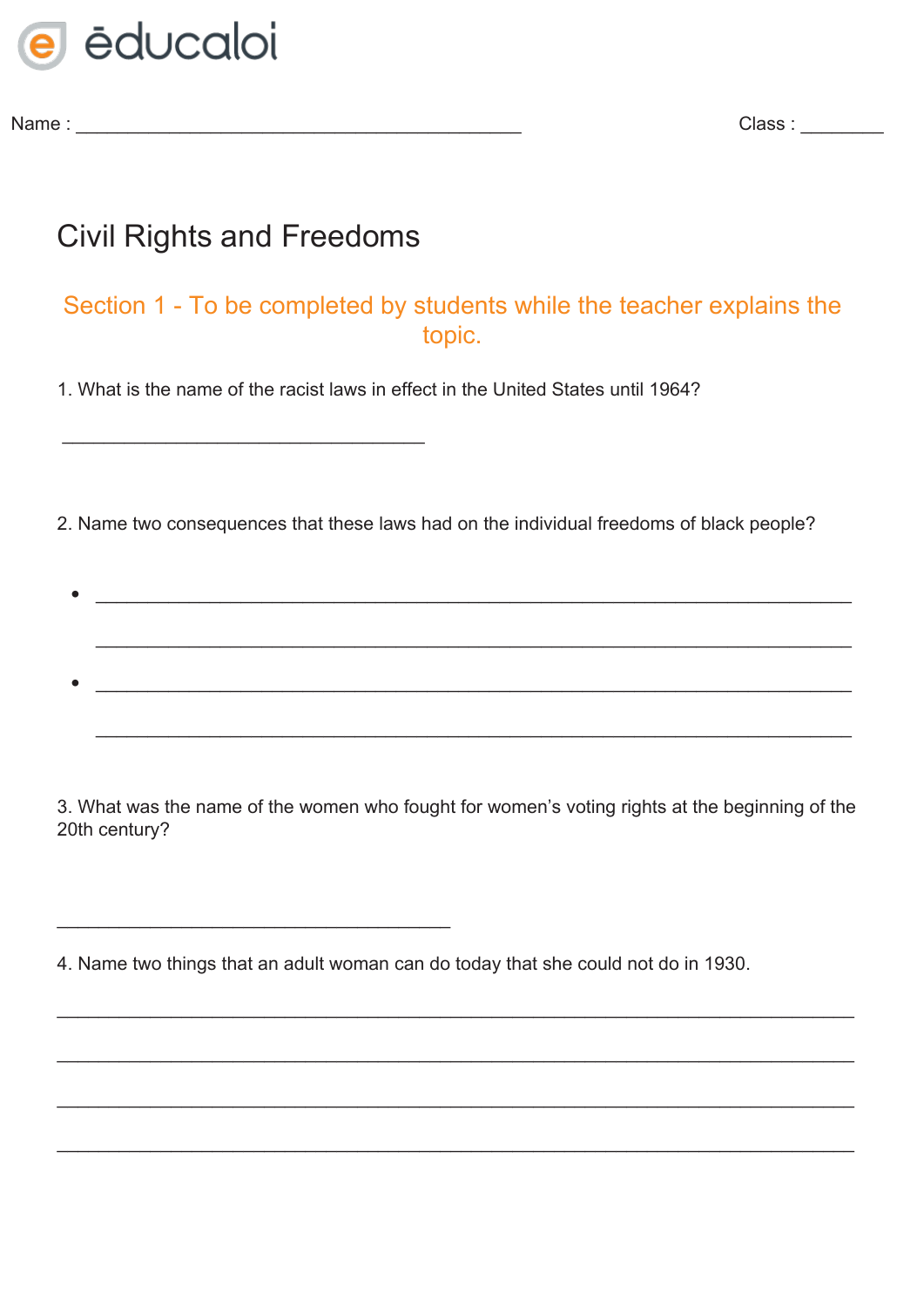

5. Name a document that prohibits discrimination in Quebec based on ethnic origin or sex.

6. If you believe you've been discriminated against, where can you file a complaint?

## Section 2 - Reflection questions

7. In your opinion, does equality between black people and white people exist in North America today? Why or why not?

8. In your opinion, does equality between men and women exist in North America today? Why or why not?

9. a) Do you believe that the current laws protect all Quebecers against discrimination? Explain your answer.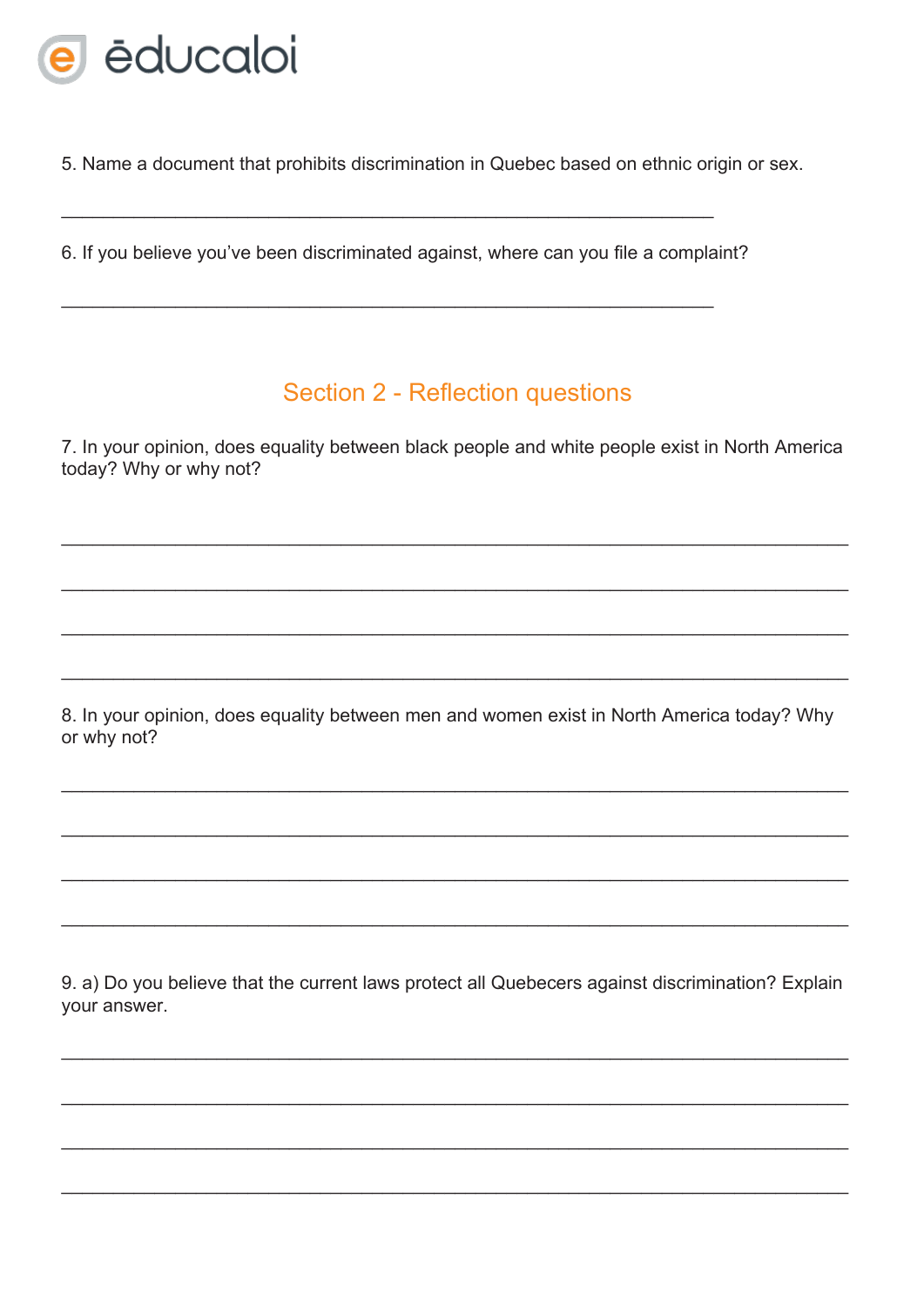

b) If you were the Premier of Quebec, what would you do to make sure that all young people had the same opportunities, no matter what their gender, sexual orientation, age or ethnic origin?

\_\_\_\_\_\_\_\_\_\_\_\_\_\_\_\_\_\_\_\_\_\_\_\_\_\_\_\_\_\_\_\_\_\_\_\_\_\_\_\_\_\_\_\_\_\_\_\_\_\_\_\_\_\_\_\_\_\_\_\_\_\_\_\_\_\_\_\_\_\_\_\_\_\_\_\_

\_\_\_\_\_\_\_\_\_\_\_\_\_\_\_\_\_\_\_\_\_\_\_\_\_\_\_\_\_\_\_\_\_\_\_\_\_\_\_\_\_\_\_\_\_\_\_\_\_\_\_\_\_\_\_\_\_\_\_\_\_\_\_\_\_\_\_\_\_\_\_\_\_\_\_\_

\_\_\_\_\_\_\_\_\_\_\_\_\_\_\_\_\_\_\_\_\_\_\_\_\_\_\_\_\_\_\_\_\_\_\_\_\_\_\_\_\_\_\_\_\_\_\_\_\_\_\_\_\_\_\_\_\_\_\_\_\_\_\_\_\_\_\_\_\_\_\_\_\_\_\_\_

\_\_\_\_\_\_\_\_\_\_\_\_\_\_\_\_\_\_\_\_\_\_\_\_\_\_\_\_\_\_\_\_\_\_\_\_\_\_\_\_\_\_\_\_\_\_\_\_\_\_\_\_\_\_\_\_\_\_\_\_\_\_\_\_\_\_\_\_\_\_\_\_\_\_\_\_

\_\_\_\_\_\_\_\_\_\_\_\_\_\_\_\_\_\_\_\_\_\_\_\_\_\_\_\_\_\_\_\_\_\_\_\_\_\_\_\_\_\_\_\_\_\_\_\_\_\_\_\_\_\_\_\_\_\_\_\_\_\_\_\_\_\_\_\_\_\_\_\_\_\_\_\_

## Section 3 - Scenarios

10. The owner of an apartment refuses to rent it to a pregnant woman because he doesn't want any kids living in the apartment.

\_\_\_\_\_\_\_\_\_\_\_\_\_\_\_\_\_\_\_\_\_\_\_\_\_\_\_\_\_\_\_\_\_\_\_\_\_\_\_\_\_\_\_\_\_\_\_\_\_\_\_\_\_\_\_\_\_\_\_\_\_\_\_\_\_\_\_\_\_\_\_\_\_\_\_\_

\_\_\_\_\_\_\_\_\_\_\_\_\_\_\_\_\_\_\_\_\_\_\_\_\_\_\_\_\_\_\_\_\_\_\_\_\_\_\_\_\_\_\_\_\_\_\_\_\_\_\_\_\_\_\_\_\_\_\_\_\_\_\_\_\_\_\_\_\_\_\_\_\_\_\_\_

\_\_\_\_\_\_\_\_\_\_\_\_\_\_\_\_\_\_\_\_\_\_\_\_\_\_\_\_\_\_\_\_\_\_\_\_\_\_\_\_\_\_\_\_\_\_\_\_\_\_\_\_\_\_\_\_\_\_\_\_\_\_\_\_\_\_\_\_\_\_\_\_\_\_\_\_

\_\_\_\_\_\_\_\_\_\_\_\_\_\_\_\_\_\_\_\_\_\_\_\_\_\_\_\_\_\_\_\_\_\_\_\_\_\_\_\_\_\_\_\_\_\_\_\_\_\_\_\_\_\_\_\_\_\_\_\_\_\_\_\_\_\_\_\_\_\_\_\_\_\_\_\_

\_\_\_\_\_\_\_\_\_\_\_\_\_\_\_\_\_\_\_\_\_\_\_\_\_\_\_\_\_\_\_\_\_\_\_\_\_\_\_\_\_\_\_\_\_\_\_\_\_\_\_\_\_\_\_\_\_\_\_\_\_\_\_\_\_\_\_

\_\_\_\_\_\_\_\_\_\_\_\_\_\_\_\_\_\_\_\_\_\_\_\_\_\_\_\_\_\_\_\_\_\_\_\_\_\_\_\_\_\_\_\_\_\_\_\_\_\_\_\_\_\_\_\_\_\_\_\_\_\_\_\_\_\_\_

Is this situation legal?

Why or why not?

11. The owner of an apartment refuses to rent it to a Boston Bruins fan.

Is this situation legal? \_\_\_\_\_\_\_\_\_\_\_\_\_\_\_\_

Why or why not?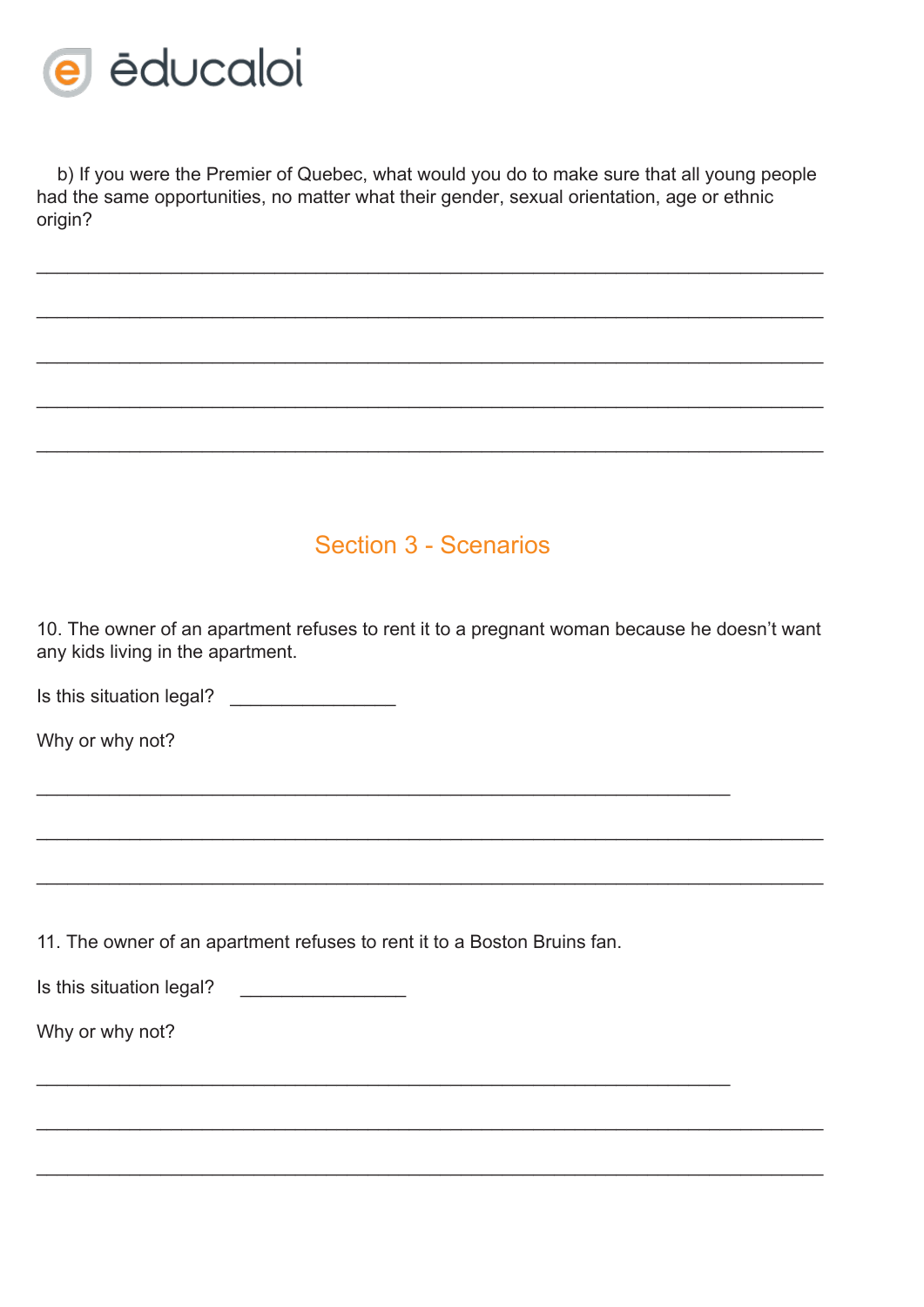

12. The owner of a fancy restaurant only hires women under 30 to wait on tables. He says that having young servers makes his restaurant more popular with businessmen in the area.

\_\_\_\_\_\_\_\_\_\_\_\_\_\_\_\_\_\_\_\_\_\_\_\_\_\_\_\_\_\_\_\_\_\_\_\_\_\_\_\_\_\_\_\_\_\_\_\_\_\_\_\_\_\_\_\_\_\_\_\_\_\_\_\_\_\_\_\_\_\_\_\_\_\_\_\_

\_\_\_\_\_\_\_\_\_\_\_\_\_\_\_\_\_\_\_\_\_\_\_\_\_\_\_\_\_\_\_\_\_\_\_\_\_\_\_\_\_\_\_\_\_\_\_\_\_\_\_\_\_\_\_\_\_\_\_\_\_\_\_\_\_\_\_\_\_\_\_\_\_\_\_\_

\_\_\_\_\_\_\_\_\_\_\_\_\_\_\_\_\_\_\_\_\_\_\_\_\_\_\_\_\_\_\_\_\_\_\_\_\_\_\_\_\_\_\_\_\_\_\_\_\_\_\_\_\_\_\_\_\_\_\_\_\_\_\_\_\_\_\_

Is this situation legal? \_\_\_\_\_\_\_\_\_\_\_\_\_\_\_\_

Why or why not?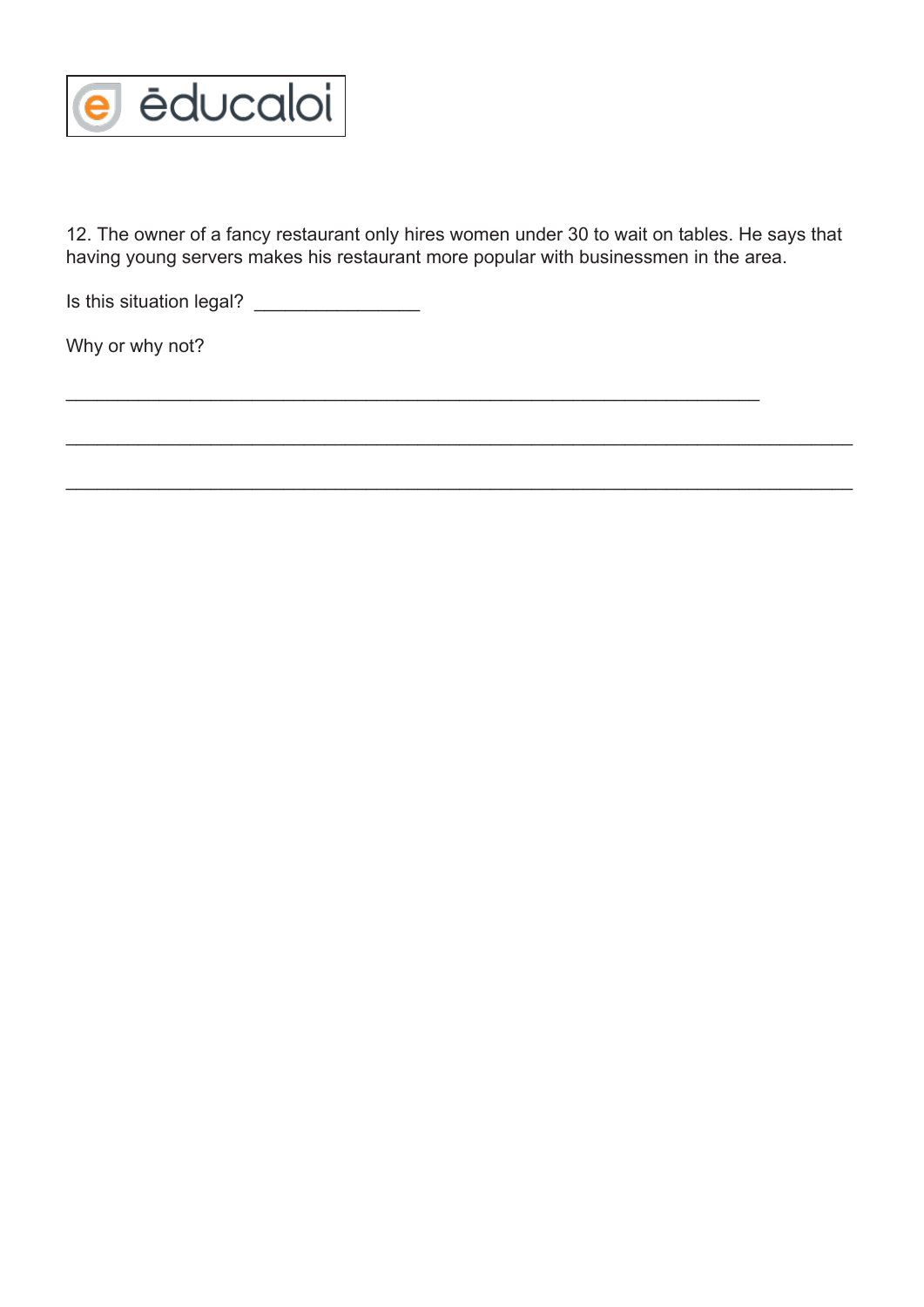

Name : \_\_\_\_\_\_\_\_\_\_\_\_\_\_\_\_\_\_\_\_\_\_\_\_\_\_\_\_\_\_\_\_\_\_\_\_\_\_\_\_\_\_\_ Class : \_\_\_\_\_\_\_\_

# Civil Rights and Freedoms – ANSWER KEY

## Section 1 - To be completed by students while the teacher explains the topic.

1. What is the name of the racist laws in effect in the United States until 1964?

Jim Crow Laws

- 2. Name two consequences that these laws had on the individual freedoms of black people?
	- attend the same schools as white people (often the better schools),
	- live in certain neighbourhoods (often the wealthier neighbourhoods).
	- enjoy public spaces in the same way as white people,
	- vote in all situations, or
	- marry whomever they wanted.
- 3. What was the name of the women who fought for women's voting rights at the beginning of the 20th century?

The Suffragettes

4. Name two things that an adult woman can do today that she could not do in 1930.

In 1930, a woman could not

- hold most jobs,
- study in most programs,
- manage their own money,
- vote,
- run for office, or
- make financial decisions on their own.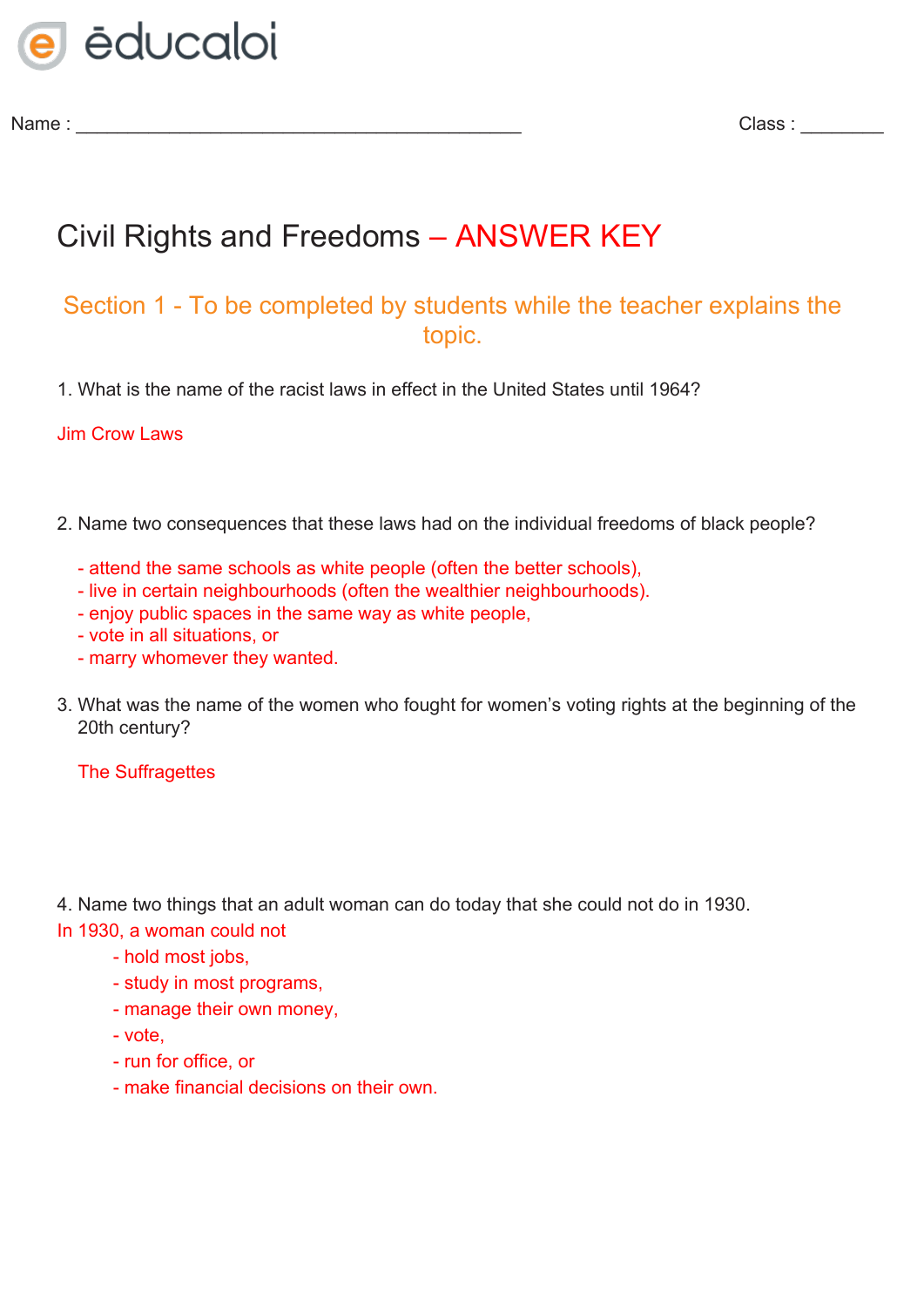

5. Name a document that prohibits discrimination in Quebec based on ethnic origin or sex.

Quebec's Charter of Human Rights and Freedoms OR the Canadian Charter of Rights and

#### **Freedoms**

6. If you believe you've been discriminated against, where can you file a complaint?

The Commission des droits de la personne et des droits de la jeunesse (human rights commission).

## Section 2 - Reflection questions

7. In your opinion, does equality between black people and white people exist in North America today? Why or why not?

#### Individual answer.

8. In your opinion, does equality between men and women exist in North America today? Why or why not?

#### Individual answer.

9. a) Do you believe that the current laws protect all Quebecers against discrimination? Explain your answer.

Individual answer.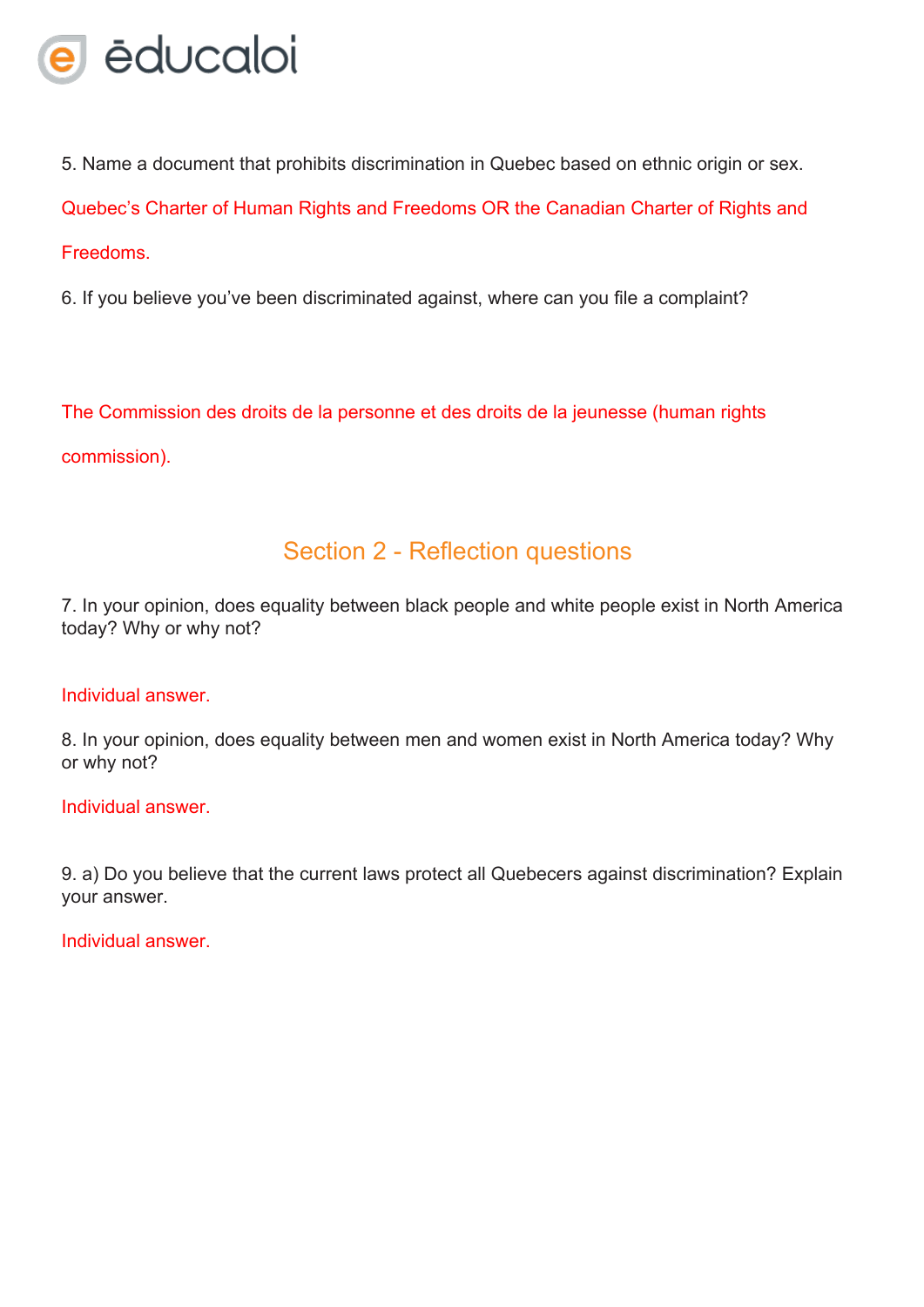

b) If you were the Premier of Quebec, what would you do to make sure that all young people had the same opportunities, no matter what their gender, sexual orientation, age or ethnic origin?

Individual answer.

### Section 3 - Scenarios

10. The owner of an apartment refuses to rent it to a pregnant woman because he doesn't want any kids living in the apartment.

Is this situation legal? No

Why or why not? Being pregnant is a prohibited reason for discrimination under the Charter.

11. The owner of an apartment refuses to rent it to a Boston Bruins fan.

Is this situation legal? Yes

Why or why not? Owners can rent their apartments to whomever they want. However, they can't

refuse to rent based on a discriminatory reason. Sports preferences are not one of the reasons

prohibited by the Charter.